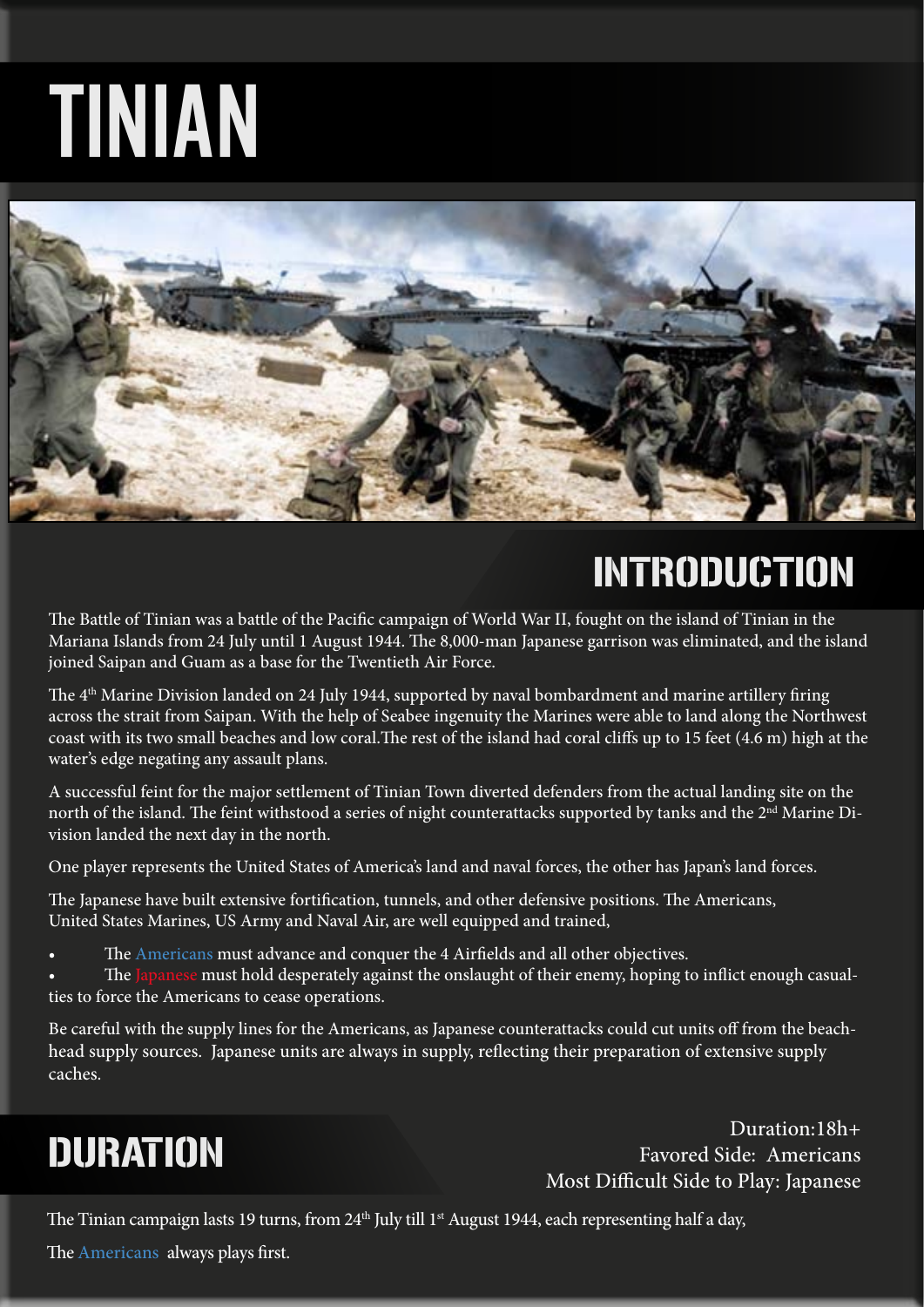



The American forces include United States Marines Corps (2<sup>nd</sup> and 4<sup>th</sup> USMC) and United States Navy units.

The Japanese forces include Japanese Army and Japanese Navy Land (equivalent of Marines) **units.** 

### MAPBOARD

The map represents the entire island of Tinian, and "landing areas" where USA land units arrive.

Naval Air and Fire Support icons and units are placed in two "Off Map"Boxes representing the US Navy fleet offshore supporting the invasion.

There are objectives on the main map that yield Victory Points

**AIR STACKING**: in this scenario it is limited to 4 points of stacking in all regions except off-map boxes, where it is unlimited. Most air units have a 1 point stacking value (the Naval Fire support units are classified as 'air' units for purpose of movement and action but are wortth 0 stacking points).



### **IMMEDIATE VICTORY**

The Americain player wins if if he captures all Airfields, Tinian City and the "Last Redoubt" in the southeast (3 regions of Hill 580, 1 region of Hill 500).

The Japanese player wins if a preset level of Victory Points is reach, those VP being earned when US Marine units are eliminated in combat. He also wins automatically if his opponent does not control all the regions of Airfield#1 and Airfield#3 by the end of Turn 8.

Otherwise, the player with the most Victory Points at the end of the scenario wins the game.

### **BONUS VP**

Many regions and structures give VP when captured, and may cause loss of VP if lost. All of those are shown by the VP stars on map and in the region navigator. *Right click on any owned region and examine the "Regions" tab and the "Structures" tab to see locations that award VP.*

Elimination of any US Armor or Mobile Infantry costs USA -2VP each. Elimination of and Japanese Armor or Mobile Infantry gives USA +1VP each.

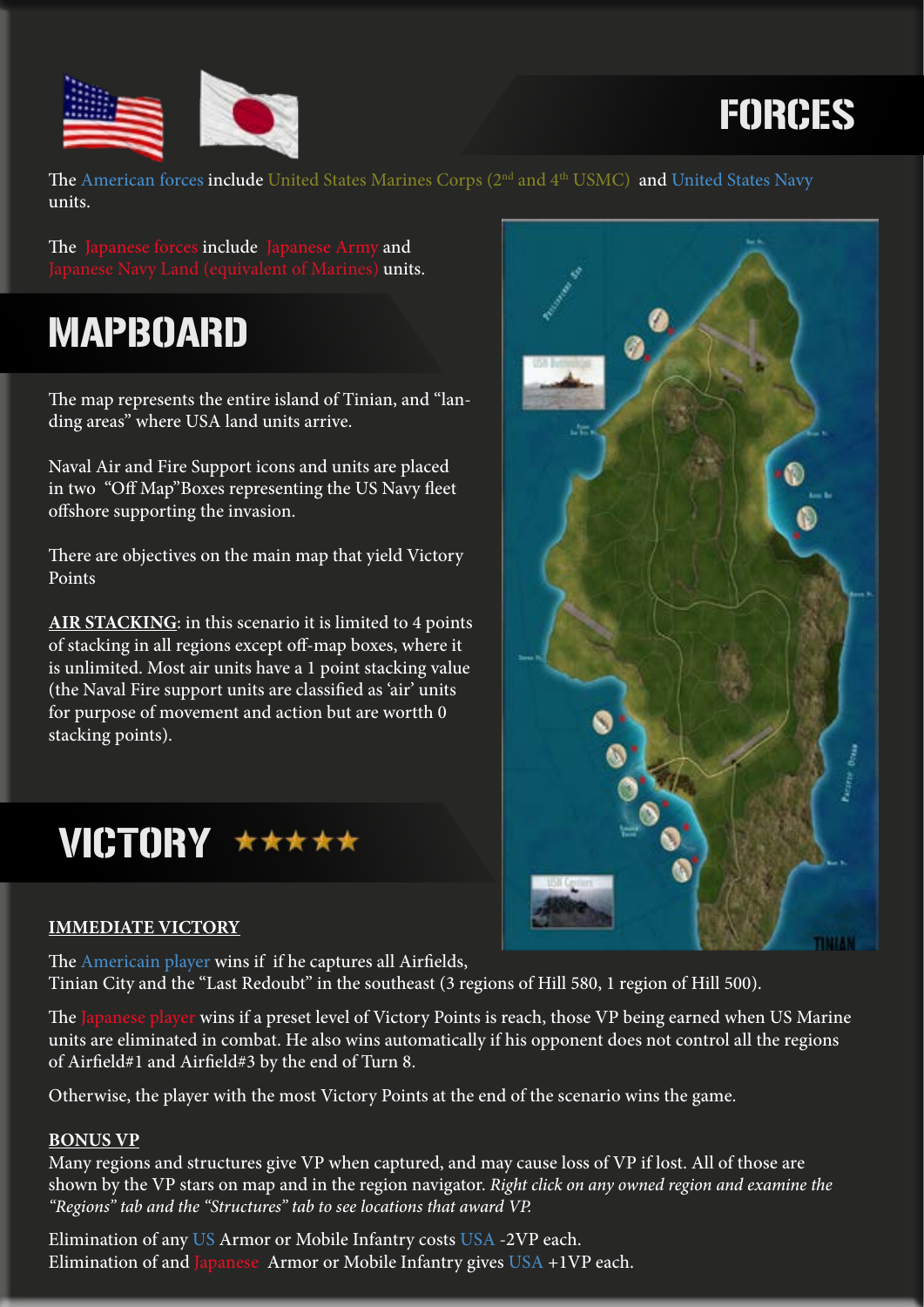### REINFORCEMENTS

### **AMERICANS**

#### [Turn 1] July 24, 1944, AM

 $4<sup>th</sup>$  Marine Division : 23<sup>rd</sup>, 24<sup>th</sup>, 25<sup>th</sup> Regiments each with 3 Infantry battailons, 14<sup>th</sup> Artillery regiment with 4 battalions, 3 Companies of USMC Tanks

 $2<sup>nd</sup>$  Marine Division:  $2<sup>nd</sup>$ , 6<sup>th</sup>, 8<sup>th</sup> Regiments each with 3 Infantry battailons, 10<sup>th</sup> Artillery regiment with 4 battalions.

[Turn 3] July 25, 1944, AM (if not cancelled by card option, see below)  $2<sup>nd</sup>$  Marine Division :  $2<sup>nd</sup>$ , 6<sup>th</sup>, 8<sup>th</sup> Infantry Regiments each with 3 Infantry battailons, 10<sup>th</sup> Artillery Regiment with 4 battailons. Card Option : 3 Companies of USMC Tanks (only if the 2nd Division lands via Options)

Starts with 29<sup>th</sup> Infantry Division, elements of the 50<sup>th</sup> Inf. Regiment and additional Support units No reinforcements in this scenario, but cards allow for the rebuild of some previously destroyed units.

### SPECIAL RULES

#### WEATHER

At the time of this scenario some storms may occur in this part of the Pacific Ocean. This is handled via the play of cards or events. Bad weather will usually 'ground' all air forces and limit the movement ability of land forces.

#### REPLACEMENTS

USA receives 1 replacement every turn, beginning Turn 2. Japan receives 1 replacement every turn, beginning Turn 2.

Additional replacements and constructions for both sides are handled by cards.

#### CARDS

One card is drawn each turn in this game, and players may keep up to 7 of them in hands.

#### FOG OF WAR

Both sides benefit from a partial fog of war, i.e. the player cannot see what an enemy stack contains (only a flag is displayed on those that are nearby to friendly units) until they enter in battle with those.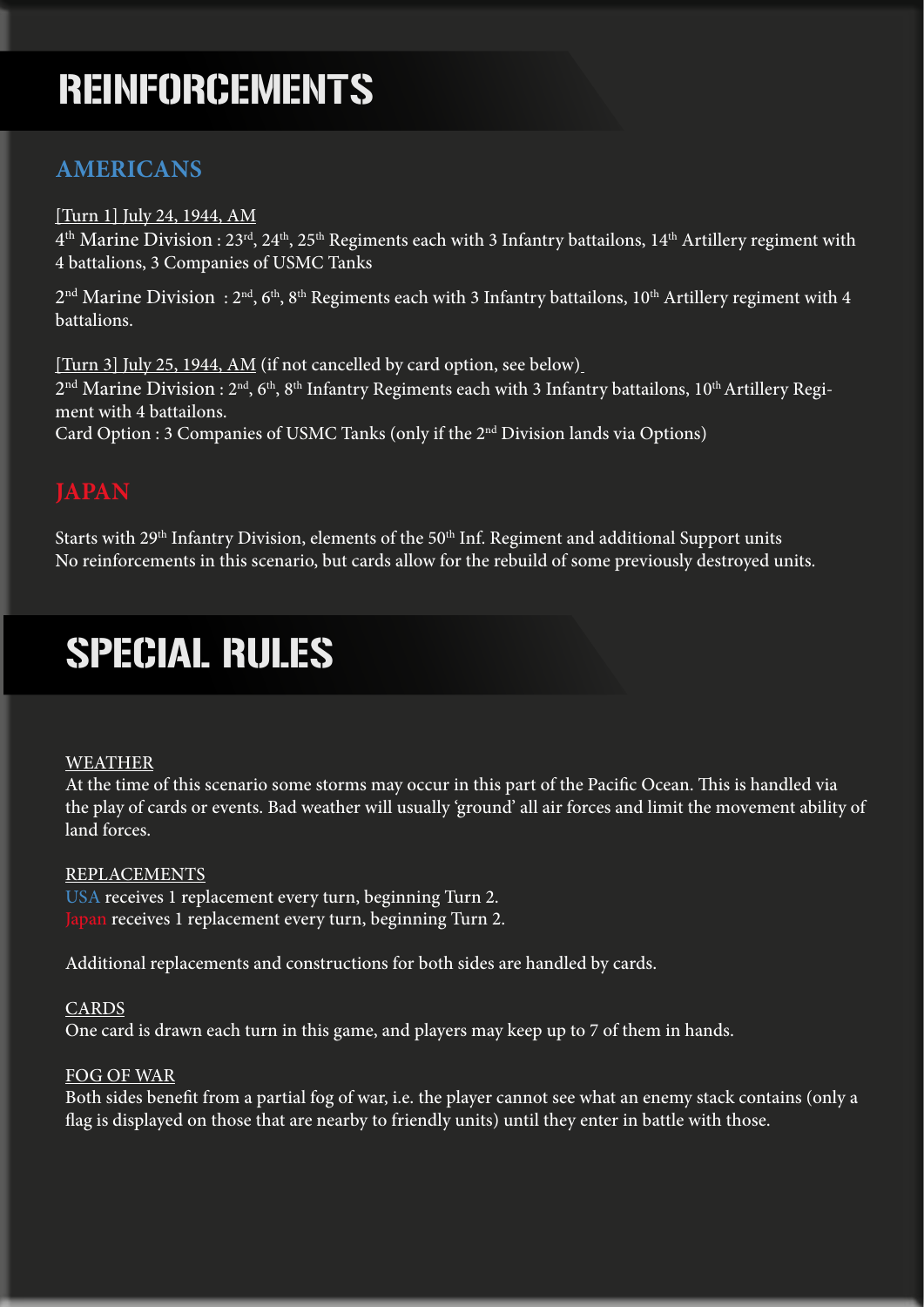## SPECIAL RULES

SUPPLY SOURCES Supply affects American units only. Their supply sources ( the landing beaches) are identified by the supply icon.

BREAKTHROUGHS In this game, breakthrough are possible if Armor units (i.e. Tanks) are present.

### START OPTIONS

The game offers to both sides an array of different starting options, each at a cost in victory points.

The other side will not be aware of your choice, thereby creating new situations at each start of the game.

- The Americans may stay with the historical setup, request more Air Support, request more replacements, request more tanks or decide that the 2nd Marines Division is not needed.
- The Japanese may choose to stay with the Historical setup, build more bunkers, receive a small number of air units, or ask for more replacements.

All those options and gambles are yours to discover. The game's event and cards allow full replay ability thanks to the numerous various situations that they create.

NO ARMOR TERRAIN

Several regions do not allow Armor units to enter. There are indicated by display of the "No Armor" icon.